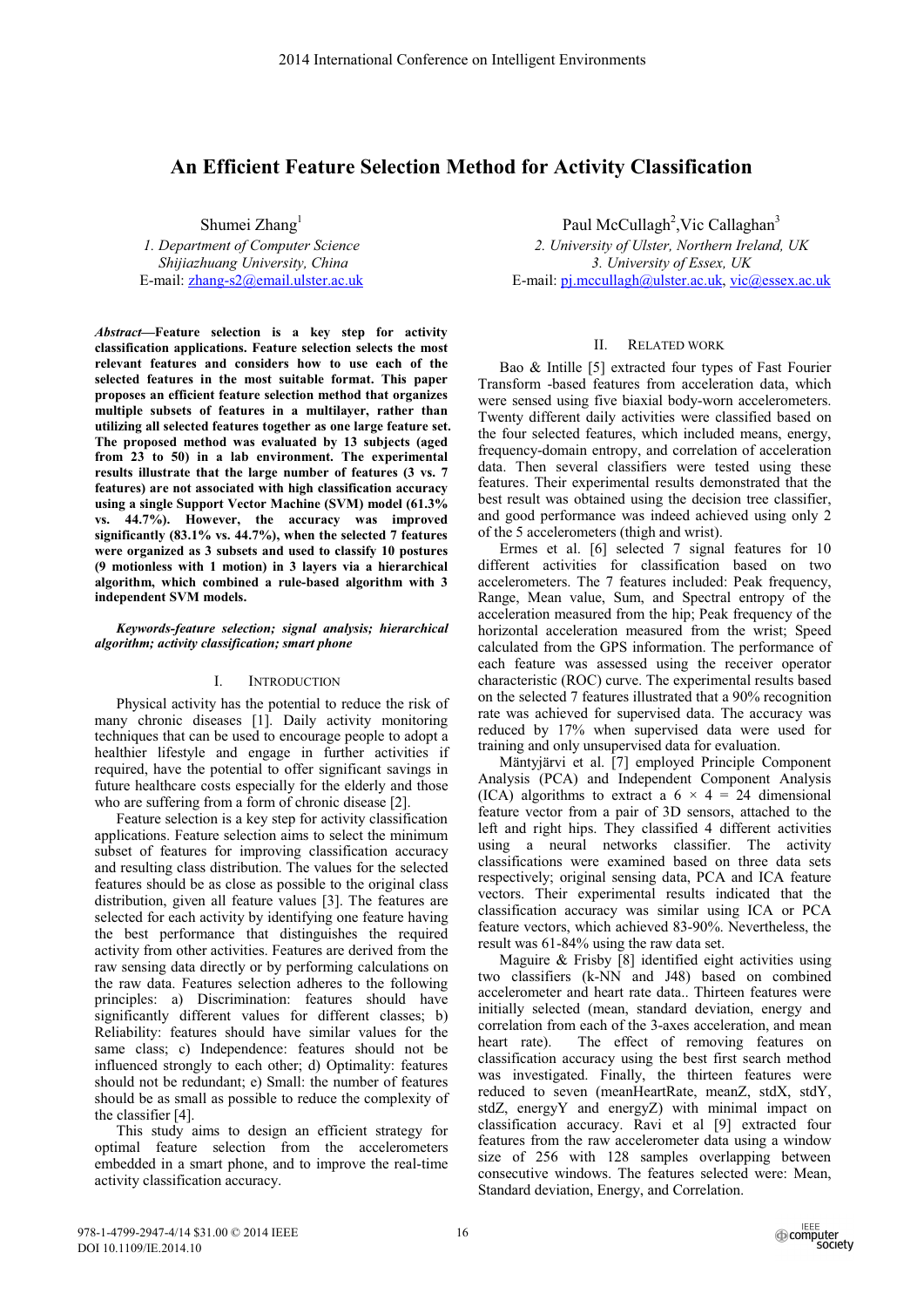Usually, feature extraction/selection techniques have the potential to improve the classification accuracy, but at a cost in computational time [10]. For real-time applications, we need to consider a method that could provide the best possible classification accuracy, and also could have high computational efficiency.

### III. METHODS

## *A. Data Sensing*

An HTC smart phone was used for data sensing and processing in this study. The phone comprised embedded BMA150 3D accelerometer, orientation sensor, 3D Magnetic sensor, GPS and Wi-Fi. The phone's processor operates at 600MHz, the memory capacity is 512MB with an additional 2GB memory card and the operating system is Android version 2.3.3.



Figure 1. System configuration; (a) the phone is belt-worn horizontally on the left side of the waist; (b) Y-axis up if the phone is vertical; (c)  $\&$ (d) X-axis up/down if the phone is horizontal and facing backward/frontward.

The phone is belt-worn on the left side of the waist in a horizontal orientation as shown in Fig.1 (a). The sensor coordinate system is defined relative to the phone's screen as shown in Fig.1 (b), (c) and (d).

The data set of 3D acceleration (*t, Ax, Ay, Az*) was obtained by using the accelerometer sensor embedded in the smart phone. Subsequently, features were extracted from the raw acceleration signals, and used for the evaluation of the activity classification accuracy based on different features using machine learning algorithms. The recorded data were saved in the phone in text format.

## *B. Sampling frequency setting*

In theory, by using a low sampling rate it is possible to miss some peak values for motion activities (such as walking). Although the missed values can influence the detailed analysis for motion activities, such as walking speed, it should not influence on the accuracy motion and motionless postures classification.

In order to verify the relationship between sampling frequency *f* and classification accuracy, two frequencies 1Hz vs. 10Hz were compared in two aspects: data processing time and classification accuracy. Two smart phones were set in different sampling frequency, one was set  $f = 1$ Hz, and another was set  $f = 10$  Hz. One subject wears these two phones on the left waist at the same time and did a series of activities as:

*Start phone1-start phone2-walk- jump- walk- standingwalk slowly- sitting- walk fast- standing- walk (short) jump- walk- sitting- stop phone1-stop phone2*.

The experimental results for  $f = 1$ Hz vs.  $f = 10$ Hz are shown in Fig. 2. This illustrates that the sampling This illustrates that the sampling frequency  $f = 10$ Hz results in a larger number of samples (3222 vs 339 for 5 minutes data recording), but does not influnce the activity classification accuracy compared to the results in  $f=1$ Hz. Although some higher peak values were missed using  $f=1$ Hz sampling, the postures such as 'jump' can still be distinguished from 'walk' postures. The lower sampling rates result in a lower data load and higher efficiency of data processing.

Therefore the sampling frequency was set at 1Hz in this study to reduce the data load and improve the efficiency of data processcing for real-time applications.



Figure 2. Comparison of acceleration Ax signals and activity classification results between *f*=1 and *f*=10. The sample number was 339 vs 3222 for 5 minutes data recording, however the posture classification results shown in both figures were same that classified and marked using SVM model automaticlly in Matlab environment.

#### *C. Features extraction*

A computationally expensive feature extraction method is not suitable for resource constrained and battery powered devices [9]. Mobile phones are weaker in terms of processing power. They also lack the constant supply of power and must rely on their limited battery resource [10]. Hence the feature extraction techniques such as FFT [5], ICA, or PCA [7] are computation-intensive and are not suitable for smart phone based real-time applications.

Considering the efficiency of data processing for realtime system, the following features were extracted from the 3-axes accelerometer sensor in this study.

 $\bullet$  The raw 3-axes acceleration with time stamp organized as (*t*, *Ax, Ay, Az*);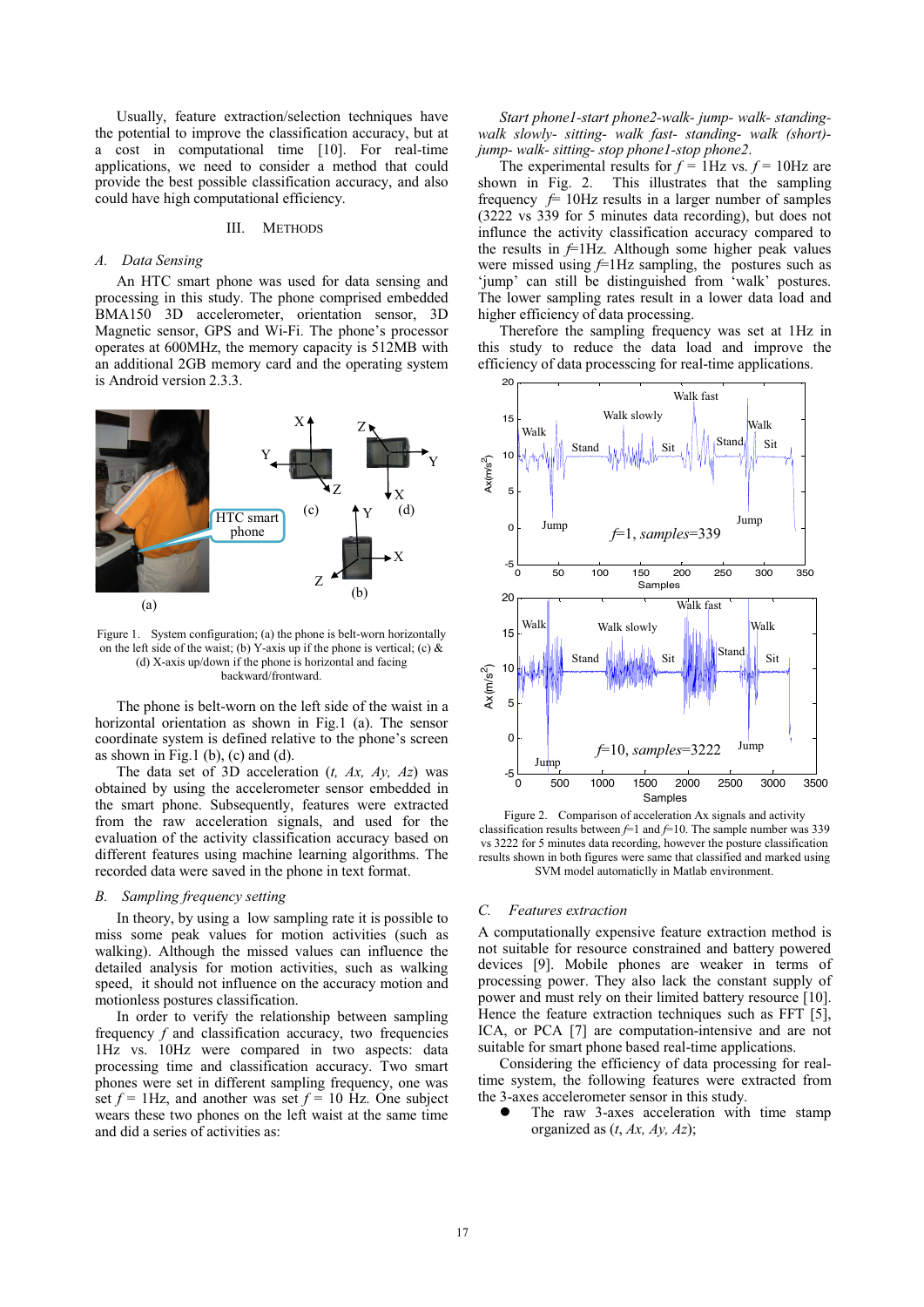- $\bullet$  The three dimensional acceleration *A* and the acceleration change  $\Delta A$ . Where *A* and  $\Delta A$  are calculated using (1) and (2) respectively;
- $\bullet$  The tilt angles of the accelerometer around 3-axes  $(\rho, \varphi, \theta)$ . Here *Pitch*  $(\rho)$  is defined as the angle of the X-axis relative to the ground;  $Roll$  ( $\varphi$ ) is defined as the angle of the Y-axis relative to the ground; *Theta*  $(\theta)$  is the angle of the Z-axis relative to gravity.

$$
A = \sqrt{A_x^2 + A_y^2 + A_z^2}
$$
 (1)

$$
\Delta A = |A(t_{i+1}) - A(t_i)| \qquad (2)
$$

Tilt angle uses measurements of gravity and its trigonometric projection on the axes of a 3-axial accelerometer, to determine tilt angle in all three spatial dimensions  $(X, Y \text{ and } Z)$ . Three angles  $(\rho, \varphi, \theta)$  can be calculated using  $(Ax, Ay, Az)$  as shown in (3), (4) and (5).

$$
\rho = \frac{180}{p_i \times \arctan\left(\frac{A_x}{\sqrt{A_y^2 + A_z^2}}\right)}\tag{3}
$$

$$
\varphi = \frac{180}{p_i \times \arctan\left(\frac{A_y}{\sqrt{A_x^2 + A_z^2}}\right)} \tag{4}
$$

$$
\theta = \frac{180}{p_i \times \arctan\left(\frac{A_z}{\sqrt{A_y^2 + A_x^2}}\right)} \tag{5}
$$

# where  $P$ *i*(radians) =  $180^\circ$

Fig.3 (a) shows the original three dimensional acceleration coordinate; Fig.3 (b) shows the accelerometer coordinate system is that the X-axis is vertical, the Y-axis is horizontal and the Z-axis is orthogonal to the screen when the phone is belt-worn on the waist; Fig. 3 (c) shows the three tilt angles.



b. belt-worn  $(Ax, Ay, Az)$  c. Tilt angles  $(\theta, \varphi, \rho)$ 

Figure 3. Three tilt angles for measuring tilt postures.

Acceleration is a physical characteristic of a subject in motion. An accelerometer is a device that can measure the static acceleration due to gravity, and dynamic acceleration resulting from motion, shock, or vibration [11]. An

accelerometer will measure a value of  $\pm 1g$  (unit of gravity acceleration, which is  $9.81 \text{m/s}^2$ ) in the upward or downward direction if it remains stationary relative to the earth's surface.

## *D. Existed features selection approaches*

A redundant feature does not contribute anything new to the classifier, and an irrelevant feature does not improve the classification result. Including weak or irrelevant features not only slows computation, but can also degrade classification performance [12]. Feature selection methods try to pick a small subset of the most relevant features that can improve the performance of the classifiers and increase computational efficiency.

General feature selection approaches are the "topdown" and "bottom-up" [13]. The top-down method is initialized with the whole feature set, and features are removed based on a certain criteria. Finally the subset of remaining features is selected as the best subset [14]. The bottom-up method is initialized with the empty set, and features are added until a predefined certain criteria have been met [15]. The disadvantage of these methods is the nesting effect, in which features removed are no longer considered or features added are never removed.

Different heuristic approaches are used to avoid the nesting effect. Most heuristic feature selection approaches can be categorized into two types: filter and wrapper methods [16]. Filter-based methods select the subset of features by employing statistical evaluation algorithms such as autocorrelation analysis, spectral analysis, or stepwise regression. Therefore, filters can limit the search space of possible meta-parameters, while it is independent of a particular classification algorithm. Wrapper methods select the subset of features according to the resulting predicting accuracy by using an underlying classification model. Wrappers are often employing a grid-search or an exhaustive evaluation of meta-parameters to identify best meta-parameters [17]. Obviously, the best feature subset is usually selected through the wrapper methods if a classifier is given. However, wrapper methods are often criticized for their computational inefficiency caused by the joint processing of learning and feature selection tasks [18].

In this paper, a signal analysis method is used to select multiple subsets of features and apply those respectively using hierarchical classifiers to improve the classification accuracy and computational efficiency.

## *E. Signal analysis strategy for feature selection*

There are 9 features extracted in total, which include the raw data (t, *Ax, Ay, Az*) sensed using a smart phone embedded accelerometer with features  $(\Delta t, \Delta A)$  &  $(\rho, \varphi, \theta)$ calculated based on the raw data. The problem is how to identify each of the extracted features having the best performance to distinguish one type of activity from other activities.

Signal analysis aims to analyze its strength and weakness for each of the features for the discriminating classes by analyzing whether the feature has significantly different values for different classes, and whether it also has similar values for the same class.

The signals for each of the acceleration features (*Ax,*   $Ay$ ,  $Az$ ,  $A$ ,  $\Delta A$ ) are compared based on different activity postures as shown in Fig.4.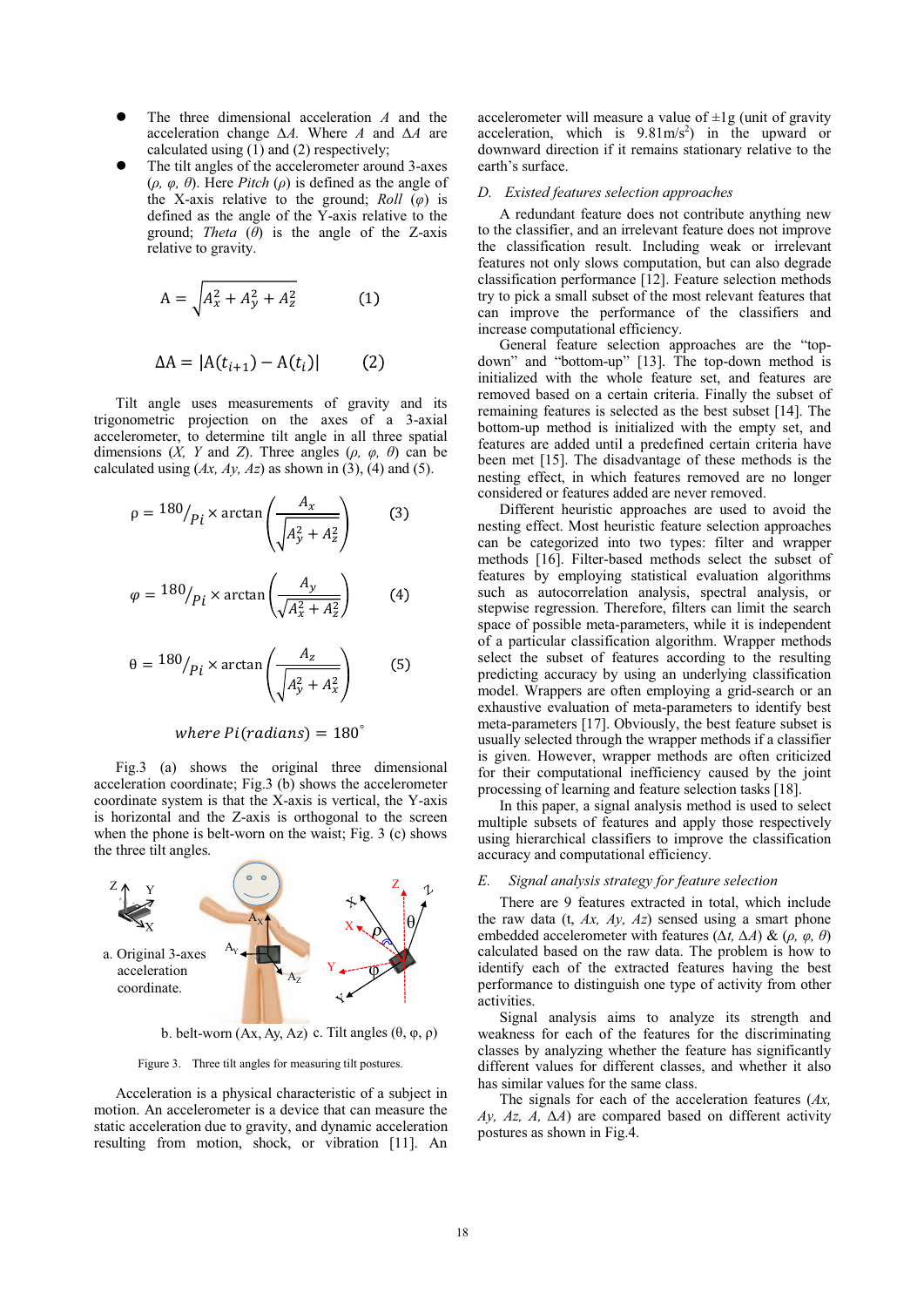Fig.4 illustrated that the three dimensional acceleration (*Ax, Ay, Az*) can be used to classify most of activity postures such as sit, stand, lying and walk, however some of these postures have similar values, for instance, *sit-N, sta-U*, with *sta-F* and *sit-L* with *sit-B* are difficult to classify properly using only three (*Ax, Ay, Az*) features. Additionally, most of *walk* instances have similar acceleration values with *stand* instances, which also is difficult to distinguish both correctly if the classification is only based on the feature subset (*Ax, Ay, Az*). Obviously, the feature  $\Delta A$  or feature  $A$  can be used to separate motion and motionless postures clearly.

In this study, the motion and motionless postures are defined as below:

- $\bullet$ ● If the change of acceleration ( $\Delta A$ ) is continued more *than an empirical value 0.8 m/s2 for more than 2*   $seconds$  ( $\Delta t$ ), then this activity can be defined as *motion*.
- $\bullet$ • If the change of acceleration  $(\Delta A)$  is continued less *than an empirical value 0.4 m/s2 for more than 5*   $seconds$  ( $\Delta t$ ), then this activity can be defined as *motionless*.



Figure 4. Signals for each of the acceleration features based on selected activity postures

The signals for each of the tilt angle features  $(\rho, \varphi, \theta)$ are shown in Fig.5. Fig.5 demonstrated that the subset of features  $(\rho, \varphi, \theta)$  can be used to further classify the different sitting postures such as *sit-N, sit-L, sit-R* and *sit-B,* or different standing postures.

According to the definition of the  $(\rho, \varphi, \theta)$  above, the three angles will vary according to the specific body postures. For example, when the body posture is stand upright (sta-U), the X-axis is vertical, then  $\rho \approx 90^\circ$  and  $\varphi$  $\approx \theta \approx 0^{\circ}$ ; otherwise, when the body posture is sit normal (sit-N), then it is definitely  $|\rho| > |\phi| > |\theta|$ , in theory. Of course, the theoretic values will have a small fluctuation in the real life.



Figure 5. The three tilt angles' signal derived from 10 daily activity postures. Sit-N is sit normal or upright; Sit-L, Sit-R and Sit-B are sit tilted left, right and back respectively; Sta-U and Sta-F are stant upright and stant forward respectively; Lyi-R, Lyi-B and Lyi-Fd are lying right, back and face down respectively; walk is walking.

#### *F. Using multiple subsets of features hierarchically*

According to the signal analysis, three feature subsets are selected from the extracted 9 feature set (t, *Ax, Ay, Az, A*,  $\Delta A$ ,  $\rho$ ,  $\varphi$ ,  $\theta$ ) named as  $FI = (\Delta t, \Delta A)$ ,  $F2 = (Ax, Ay, Az)$ , and  $F3=(\rho, \varphi, \theta)$ .

Then the three subsets of features are applied hierarchically using a rule-based classifier with 3 different SVM models (SVM-ml, SVM-m, and SVM-sit). The details of the procedure are described as shown in Fig.6.



Figure 6. Selected 3 subsets of features are applied hierarchically based on rule-based classifier with three different SVM models.

(1) Based on signal analysis from Fig.4, the subset  $(\Delta t,$ *-A*) of features is selected to discriminate motion and motionless postures firstly using a rule-based classifier.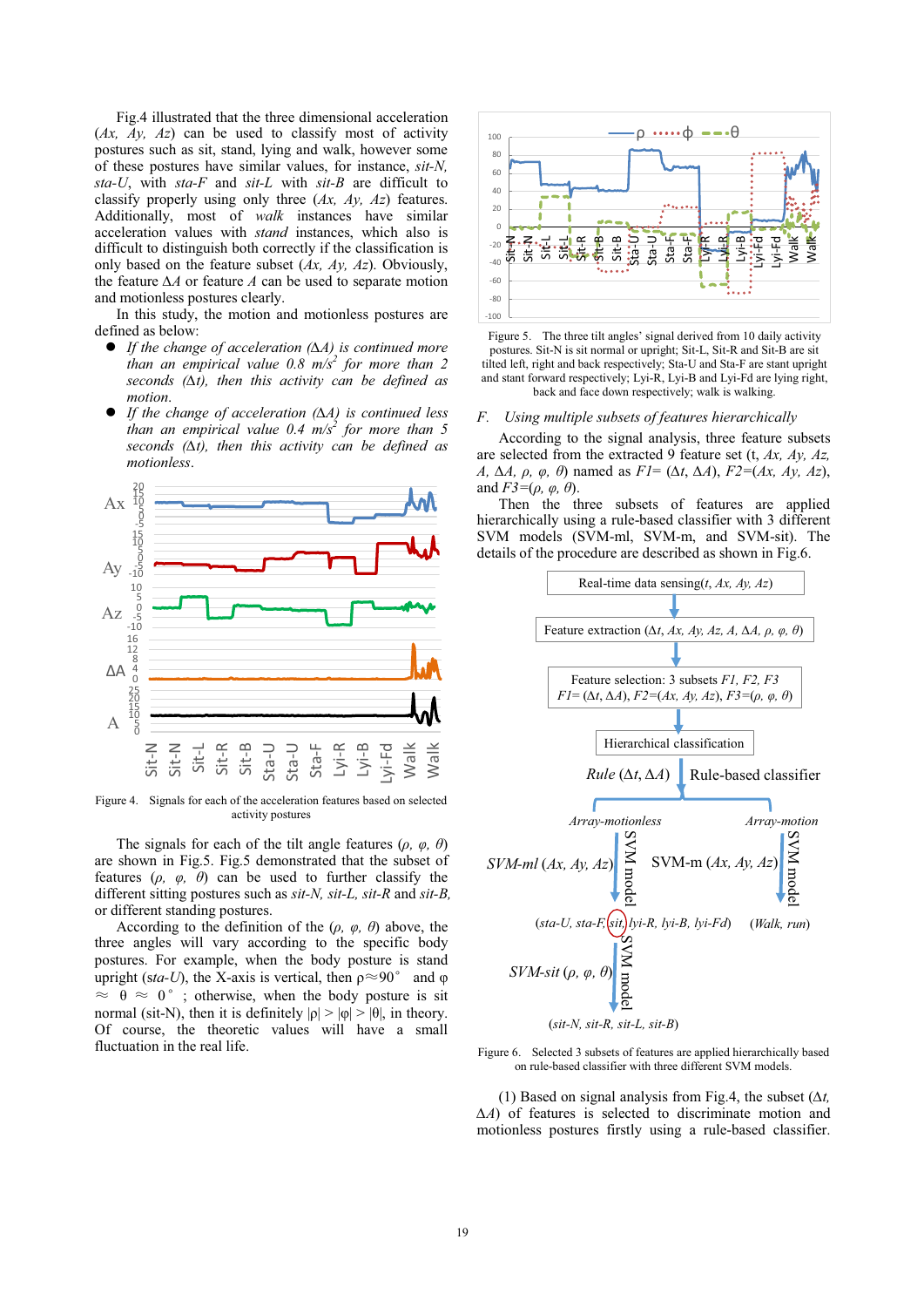Obviously, the *F1* ( $\Delta t$ ,  $\Delta A$ ) is not able to further classify the different motionless postures such as between stand, sit and lying, since all motionless postures have similar  $\Delta A$ values as Fig.4 shown.

(2) Based on the signal analysis from Fig.4, the feature subset (*Ax, Ay, Az*) is selected to classify the different motionless postures and different motion postures respectively using two SVM models SVM-ml and SVM-m. Nevertheless, it is limited to distinguish different sitting postures such as *sit-N, sit-R, sit-L,* and *sit-B*.

(3) Based on the signal analysis from Fig.5, the subset  $(\rho, \varphi, \theta)$  of features is selected to further classify different sitting postures using SVM-sit model, if the postures is classified as sit using SVM-ml.

The four classifiers *Rule* ( $\Delta t$ ,  $\Delta A$ ), *SVM-ml* ( $Ax$ ,  $Ay$ , *Az*), *SVM-m (Ax, Ay, Az)*, and *SVM-sit* ( $\rho$ ,  $\varphi$ ,  $\theta$ ) are trained based on relevant training data set respectively. Details about the SVM model training methods were described in our previous work [19].

## IV. EXPERIMENTS

The experiments were performed by 13 subjects (aged from 23 to 50) in a laboratory based setting where a video was fixed in the ceiling. The experimental results were validated by synchronized video recordings. Data collected from subject1 were used as the training set *trainD*, and the data collected from the other 12 subjects were used as test set *testD*. In order to compare the testing accuracy between different subset of features and different classification algorithms, the data sets were organized as several pair of training and test sets based on different feature combination, for example, three dimension acceleration (*Ax, Ay, Az*), three dimension tilt angle ( $\rho$ ,  $\varphi$ ,  $\theta$ ), three dimensional acceleration change  $(\Delta t, \Delta A)$ , or all 7 features  $(Ax, Ay, Az, \Delta A, \rho, \varphi, \theta)$  together. In addition, both train and test sets were also organized in different groups based on different postures combination such as all motion and motionless postures together, only motion and motionless postures respectively. In this paper, each of the 13 subjects did 10 postures continuously that labled as (*sit-N, sit-R, sit-L, sit-B, sta-U, sta-F, lyi-R, lyi-B, lyi-Fd, walk*). Here *sit-N, sit-R, sit-L, sit-B* signify sit normal/upright, sit leaning right, left and back respectively; *sta-U* and *sta-F* mean

stand upright and tilt forward; *lyi-R, lyi-B,* and *lyi-Fd* imply lying right, on back and face down.

We have developed a real-time activity classification system using a hierarchical algorithm to separate data set and classify different data set automatically within a smart phone [19][20]. All classifications were performed in the RapidMiner environment.

## *A. Small feature subset vs. all features together (3 vs.7)*

Optimal feature subsets should not be redundant, and size is preferred as small as possible to reduce the complexity of the classifier. Therefore, the feature selection method not only selects the relevant features, but also considers how to use each of the selected features in the most suitable format.

Activity classification accuracy is compared between two feature subsets using a SVM classifier. One of the feature subset is selected in small size (3 features) based on the signal of features analysis; and another is simply putting all features together (7 features).

All data collected from 12 test subjects that include motion and motionless postures labeled in total 10 classes were organized together, and classified based on 3 features  $(Ax, Ay, Az)$  and 7 features  $(Ax, Ay, Az, \Delta A, \rho, \varphi, \theta)$ respectively, using a trained single SVM model. The classification results are show in Table 1 and Table2.

Results indicate that the larger number of features are not associated with higher classification accuracy. The average accuracy is 61.3% for the subset of 3 features, and 44.7% for the 7 features.

When the classification is performed on the subset of 3 features (*Ax, Ay, Az*), many motionless samples, 306 out of 477 sta-F instances, and 154 out of 482 lyi-Fd instances were classified as walk; 119 out of 508 walk instances were classified as sta-F as shown in Table 1. However, when the classification is performed on the subset of 7 features, 3 of the 10 classes accuracy were improved such as walk (89.4% vs. 64.2%), lyi-Fd (91.7% vs. 66%) and lyi-R (93.7% vs. 77.3%), however 7 of the 10 classes accuracy were decreased, especially sit-R (12.2% vs. 94.8%) and sit-L (0.3% vs. 39.6%) as shown in Table 2.

TABLE I. CLASSIFICAION RESULT USING A SINGLE SVM MODEL BASED ON 3 FEATURES  $(A_x, A_y, A_z)$ 

| True:       | sit-N            | sit-R        | sta-U    | sit-B    | sit-L        | sta-F    | lvi-B    | lvi-R    | lvi-Fd   | walk         |
|-------------|------------------|--------------|----------|----------|--------------|----------|----------|----------|----------|--------------|
| sit-N       | 230              | $\theta$     | 10       | 26       | 68           | $\theta$ | $\theta$ | $\theta$ | $\theta$ | 14           |
| sit-R       | 167              | 312          | $\theta$ | 144      | 71           | $\theta$ | 75       | $\theta$ | $\theta$ | $\mathbf{0}$ |
| sta-U       | 29               | 3            | 364      | $\theta$ | $\mathbf{0}$ | 16       | $\theta$ | $\theta$ | $\theta$ | 37           |
| sit-B       | $\mathbf{0}$     | 14           | $\theta$ | 182      | 87           | $\theta$ | 35       | $\theta$ | $\theta$ | $\mathbf{0}$ |
| sit-L       | $\mathbf{0}$     | $\mathbf{0}$ | 2        | 25       | 148          | $\theta$ | $\theta$ | $\theta$ | $\theta$ | $\mathbf{0}$ |
| sta-F       | 2                | $\theta$     | 74       |          | $\mathbf{0}$ | 155      | $\theta$ | 45       | $\theta$ | 119          |
| $l$ vi-B    | $\mathbf{0}$     | $\theta$     | $\theta$ | $\theta$ | $\mathbf{0}$ | $\theta$ | 378      | 56       | $\theta$ | 1            |
| $l$ vi- $R$ | $\mathbf{0}$     | $\theta$     | $\theta$ | $\theta$ | $\mathbf{0}$ | $\theta$ | $\theta$ | 343      | 10       | 11           |
| lvi-Fd      | $\theta$         | $\theta$     | $\theta$ | $\theta$ | $\mathbf{0}$ | $\theta$ | $\theta$ | $\theta$ | 318      | $\mathbf{0}$ |
| walk        | $\mathbf{0}$     | $\theta$     | 168      | $\theta$ | $\mathbf{0}$ | 306      | $\bf{0}$ | $\theta$ | 154      | 326          |
| class Acc.  | 53.7%            | 94.8%        | 58.9%    | 48.1%    | 39.6%        | 32.5%    | 77%      | 77.3%    | 66.0%    | 64.2%        |
|             | Average accuracy |              |          |          |              |          | 61.3%    |          |          |              |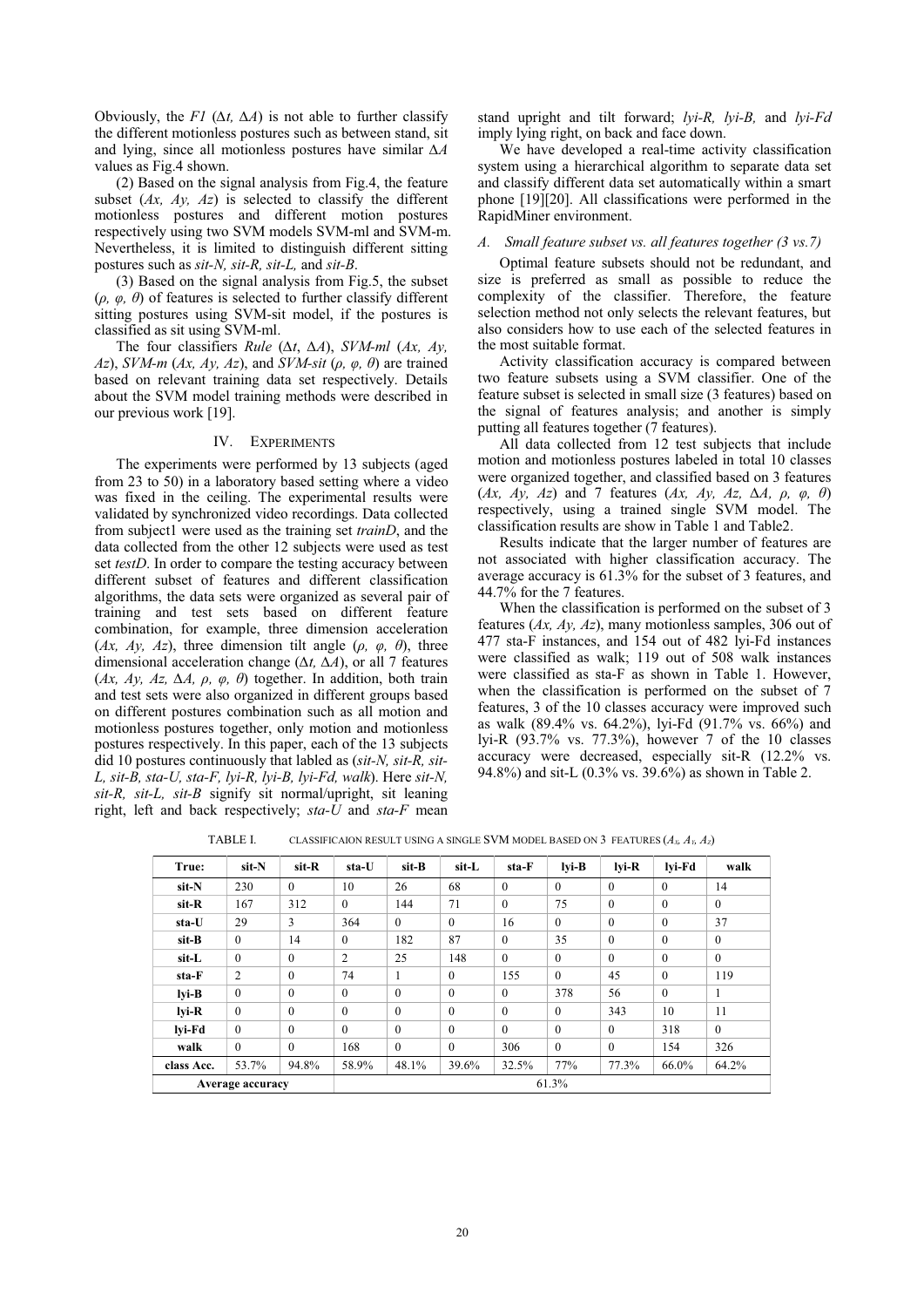| True:      | sit-N            | sit-R    | sta-U    | sit-B    | sit-L    | sta-F    | $l$ vi-B     | lvi-R    | lvi-Fd   | walk         |
|------------|------------------|----------|----------|----------|----------|----------|--------------|----------|----------|--------------|
| sit-N      | 110              |          | 43       | $\theta$ | 12       | $\theta$ | $\Omega$     | $\theta$ | $\theta$ | 19           |
| sit-R      | 99               | 40       | $\theta$ | 142      | 113      | $\theta$ | 65           | $\theta$ | $\theta$ | $\theta$     |
| sta-U      | 2                |          | 81       | $\Omega$ | $\theta$ | $\theta$ | $\mathbf{0}$ | $\theta$ | $\theta$ | 6            |
| sit-B      | 6                |          | $\theta$ | 104      | 77       | $\theta$ | $\Omega$     | $\theta$ | $\Omega$ |              |
| sit-L      | $\mathbf{0}$     | $\theta$ | $\theta$ | $\Omega$ |          | $\theta$ | 32           | $\theta$ | $\theta$ | $\theta$     |
| sta-F      | 211              | 285      | 127      | 131      | 38       | 140      | $\Omega$     | $\theta$ | $\theta$ | 21           |
| $l$ yi-B   | $\mathbf{0}$     | $\theta$ | $\theta$ | $\theta$ | $\theta$ | $\theta$ | 312          | $\theta$ | $\theta$ | $\mathbf{0}$ |
| lvi-R      | $\mathbf{0}$     | $\Omega$ | $\theta$ | $\Omega$ | $\theta$ | $\theta$ | 78           | 416      | $\Omega$ | 7            |
| lvi-Fd     | $\mathbf{0}$     | $\Omega$ | $\theta$ | $\Omega$ | $\theta$ | $\theta$ |              | 28       | 442      | $\theta$     |
| walk       | $\theta$         |          | 367      |          | 133      | 337      | $\Omega$     | $\theta$ | 40       | 454          |
| class Acc. | 25.7%            | 12.2%    | 13.1%    | 27.5%    | $0.3\%$  | 29.4%    | 63.9%        | 93.7%    | 91.7%    | 89.4%        |
|            | Average accuracy |          |          | 44.7%    |          |          |              |          |          |              |

TABLE II. CLASSIFICAION RESULT USING A SINGLE SVM MODEL BASED ON 7 FEATURES  $(A_x, A_y, A_z, \Delta A, P, \phi, \phi)$ 

 The single SVM model achieves average classification accuracy between motion and motionless samples based on both 3 and 7 selected features (61.3% vs. 44.7% respectively).

### *B. The hierarchical approach vs. single classifier*

The hierarchical classification approach, described in Fig.6 is evaluated in this section.

Foremost, the subset of features  $(\Delta t, \Delta A)$  was used classify the sensed original data into two arrays (*motionD and mlessD*) by a rule-based algorithm *Rule* ( $\Delta t$ ,  $\Delta A$ ). Then the subset of features (*Ax, Ay, Az*) was used to further classify the motion array *motionD* and the motionless array *mlessD* respectively by two SVM models *SVM-m* and *SVM-ml*. For example, the average classification accuracy for motionless postures is 78.1% as shown in Table 3.

Table 3 demonstrated that the classification accuracy for most of the 9 motionless classes were improved compared to the approach of using all selected 7 features together (in Table 2), such as *sit-N* (84.6% vs. 25.7%), *sta-U* (80.5% vs. 13.1%), *sta-F* (99.6% vs. 29.4%), *lyi-B* (100% vs. 63.9%). The average accuracy was improved also  $(78.1\% \text{ vs. } 44.7\%)$ . However, there were two classes *sit-B* and *sit-L* still got a lower accuracy (46.5% and 35%), since the classifier confused among the 4 sit postures (*sit-N, sit-R, sit-B* and *sit-L*).

In order to solve the problem of confusion among different sit postures, the 4 sit classes were relabeled as one class '*Sit*' in the motionless array *mlessD*. Thus, the 9 motionless postures were classified in two-level again. Firstly, the integrated 6 motionless postures was classified by re-trained *SVM-ml* model based on the subset of features (*Ax, Ay, Az*), and obtained a higher average classification accuracy (93.8%) as shown in Table 4; then the 4 types of *Sit* classes were further classified as 4 different sit postures by the *SVM-sit* model based on the subset of features  $(\rho, \varphi, \theta)$ , and the classification accuracy for each of the sit postures was improved (except the sit-R), compared to classify all 9 motionless postures together, as shown in Table 5 (72% vs. 57.9% in average).

Finally, the classification accuracy for each of the 9 motionless postures, as well as the average accuracy was calculated by combining Table 4 and Table 5, the result was shown in Table 6. Obviously, the hierarchical approach can improve the accuracy of activity classification significantly compared to using all selected features together via a single classifier (83.1% vs. 44.7% in average).

| TABLE III. | CLASSIFICATION RESULT FOR ALL MOTIONLESS CLASSES.       |  |  |  |
|------------|---------------------------------------------------------|--|--|--|
|            | BASED ON FEATURE $(A_x, A_y, A_z)$ (USING A SINGLE SVM) |  |  |  |

| True:            | sit-N    | sit-R    | sta-U                       | sit-B    | sit-L    | sta-F    | lvi-B    |          | lvi-R   lvi-Fd |  |
|------------------|----------|----------|-----------------------------|----------|----------|----------|----------|----------|----------------|--|
| sit-N            | 252      |          | 3                           | 1        | 85       | $\theta$ | 0        | 0        | 0              |  |
| sit-R            | 4        | 146      | $\Omega$                    | 74       | 1        | $\theta$ | $\Omega$ | $\theta$ | $\theta$       |  |
| sta-U            | 41       | 0        | 354                         | $\theta$ | $\Omega$ |          | $\Omega$ | $\Omega$ | $\Omega$       |  |
| sit-B            | $\Omega$ | 41       | $\Omega$                    | 101      | 60       | $\theta$ | 0        | $\Omega$ | 0              |  |
| sit-L            | $\theta$ | 0        | $\Omega$                    | 41       | 78       | $\theta$ | $\Omega$ | $\Omega$ | $\Omega$       |  |
| sta-F            |          | $\Omega$ | 83                          | $\theta$ | $\Omega$ | 256      | $\Omega$ | $\Omega$ | $\Omega$       |  |
| lvi-B            | $\Omega$ |          | $\Omega$                    | $\Omega$ | $\Omega$ | $\Omega$ | 258      | 20       | $\Omega$       |  |
| lvi-R            | $\Omega$ | $\Omega$ | $\Omega$                    | $\Omega$ | $\Omega$ | $\Omega$ | 0        | 191      | $\Omega$       |  |
| lvi-Fd           | $\theta$ | $\theta$ | $\theta$                    | $\bf{0}$ | $\theta$ | $\theta$ | $\theta$ | 28       | 225            |  |
| Acc.             |          |          | 84.6% 77.3% 80.5% 46.5% 35% |          |          | 99.6%    | 100%     | 80%      | 100%           |  |
| Average accuracy |          |          |                             | 78.1%    |          |          |          |          |                |  |

TABLE IV. CLASSIFICATION RESULT FOR MOTIONLESS CLASSES WITH INTEGRATED SIT POSTURES BASED ON FEATURE  $(A_x, A_y, A_z)$ 

| True:  | Sit              | lvi-Fd   | lvi-B    | sta-F    | lvi-R    | sta-U    |  |
|--------|------------------|----------|----------|----------|----------|----------|--|
| Sit    | 1444             | $\Omega$ |          | 0        | $\theta$ |          |  |
| lvi-Fd | 0                | 488      | $\theta$ | $\theta$ | 28       | 0        |  |
| lvi-B  | $\theta$         | $\theta$ | 492      | $\Omega$ | 20       | $\theta$ |  |
| sta-F  | 2                | $\theta$ | 0        | 439      | $\theta$ | 85       |  |
| lvi-R  | $\theta$         | $\theta$ | $\theta$ | $\theta$ | 400      | $\theta$ |  |
| sta-U  | 45               | $\Omega$ | $\theta$ | 41       | $\Omega$ | 534      |  |
| Acc.   | 96.8%            | 100.0%   | 99.8%    | 91.5%    | 89.3%    | 85.6%    |  |
|        | Average accuracy |          | 93.8%    |          |          |          |  |

TABLE V. FURTHER CLASSIFICATION RESULT FOR ONLY SIT POSTURES BASED ON FEATURE  $(P, \Phi, \Theta)$ 

| True:            | sit-N         | sit-B | sit-R | sit-L                      | Acc. Based on $(A_x, A_y, A_z)$ |  |
|------------------|---------------|-------|-------|----------------------------|---------------------------------|--|
| sit-N            | 348           | 2     | 58    | 47                         | 84.6%                           |  |
| sit-B            | $\theta$      | 229   | 27    | 80                         | 46.5%                           |  |
| sit-R            | $\mathcal{L}$ | 68    | 203   | 0                          | 77.3%                           |  |
| sit-L            | 45            | 31    | 6     | 201                        | 35%                             |  |
| Acc.             |               |       |       | $88.1\%$ 69.4% 69.0% 61.3% | Above copied from Tab.3         |  |
| Average accuracy |               | 72.0% |       | 57.9%                      |                                 |  |

TABLE VI. THE FINAL CLASSIFICATION ACCURACY FOR ALL 9 MOTIONI ESS CLASSES, CALCULATED BY COMBINING TABLE 4 AND 5 (USING TWO HIERARCHICAL SVM-ML AND SVM-SIT).

| classes   sit-N   sit-B   sit-R   sit-L   sta-U   sta-F   lyi-B   lyi-R   lyi-Fd |                  |  |  |  |                                                                           |       |  |  |
|----------------------------------------------------------------------------------|------------------|--|--|--|---------------------------------------------------------------------------|-------|--|--|
|                                                                                  |                  |  |  |  | Acc. $ 88.1\% 69.4\% 69\% 61.3\% 80.5\% 99.6\% 100\% 80.0\% 100\% 100\% $ |       |  |  |
|                                                                                  | Average accuracy |  |  |  |                                                                           | 83.1% |  |  |

#### V. CONCLUSION AND FUTURE WORK

This paper proposed an efficient feature selection method that combines a simple signal analyzing approach with the concept of organizing multiple small subsets of features in the multilayer, rather than grouping all selected features together as a larger feature set.